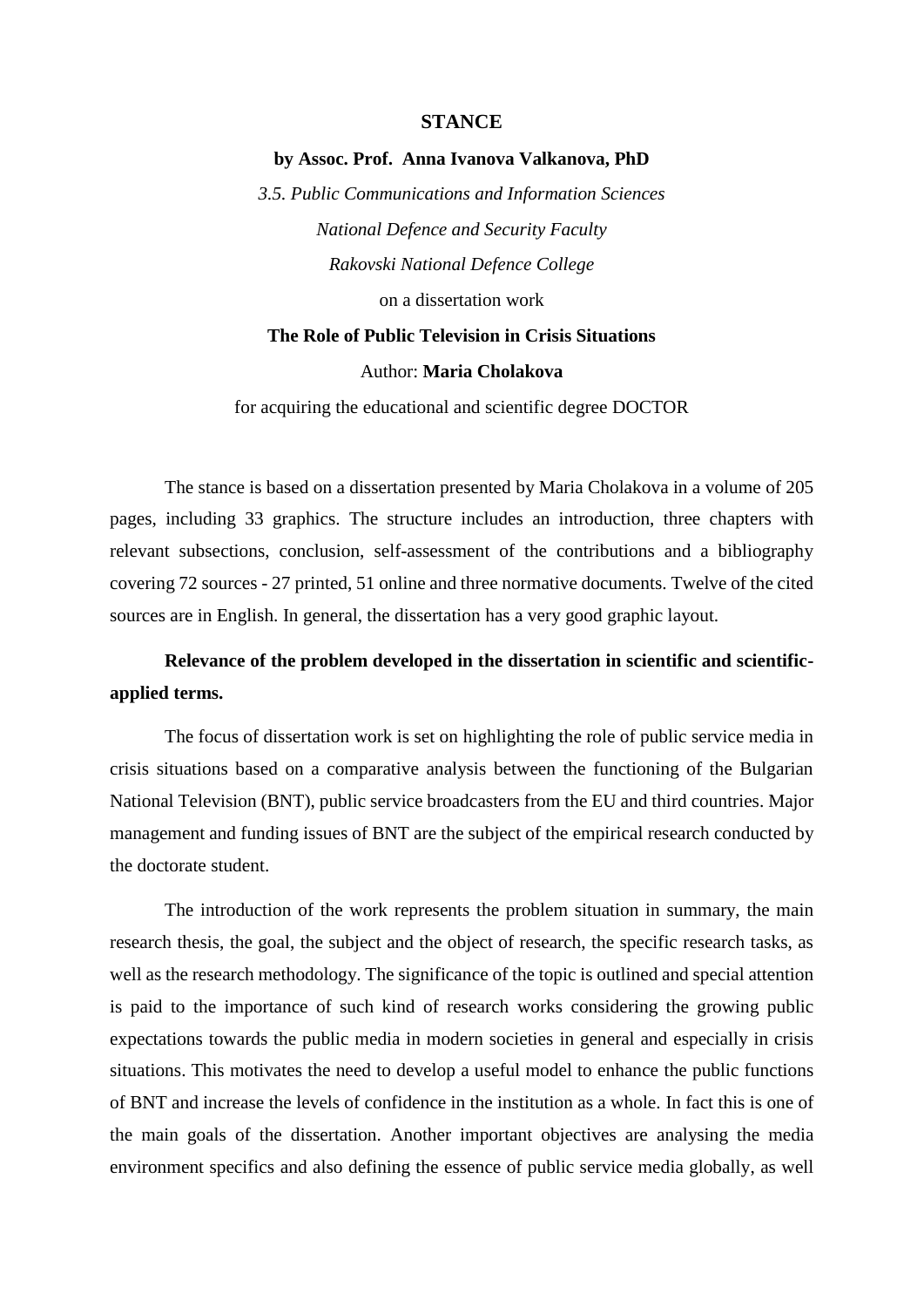as developing a complex approach for enhancing the functioning of Bulgarian National Television especially in times of crisis.

## **Accordance of the goals and tasks in the dissertation.**

Achieving the set goals is tied to the corresponding tasks, developed logically in the three chapters of the work. The task of Chapter One is to define the term, public service media" as well as to find out how BNT functions in comparison with other public televisions in EU and in third countries. The second task, elaborated in the second chapter, is to explore some of the biggest world crises, the way they are covered by media and to highlight leading good practices in media crisis response. In this second chapter the media coverage of significant crises in Bulgaria is also examined. The third task is to sum up trends for crisis media coverage that could be implemented by BNT considering the public expectations.

# **Accordance between the chosen methodology of research and the goal and tasks of the dissertation**

There is an accordance between the chosen methodology and the goals and tasks of the dissertation work. The first two chapters of the dissertation are theoretical, based on theoretical overview, comparative analysis, interpretation and synthesis of observations, conclusions and recommendations. From a methodological point of view, the third chapter is based on empirical research with qualitative and quantitative research methods. Questionnaires of different target groups, analysis of online materials and comments related to BNT, analysis of the results and synthesis of recommendations are presented.

### **Scientific and/or applied science contributions of the dissertation work**

In the first chapter "Public television and its mission to serve the public interest" the specifics of public television are clarified in depth in terms of management, content and funding. It is pointed out that the parallels made between BBC model and other European public media and BNT, as well as the comparison between their levels of trust are not in favour of BNT, but this outlines some positive directions for BNT development in the future. A key contribution point in this chapter is the research conducted on the funding models of public media - strengths and weaknesses, as well as emerging trends. One of the significant conclusions in this regard, in view of the digital transformation of the media ecosystem, is that EU countries are abandoning the introduction of fees (based on devices used) and are oriented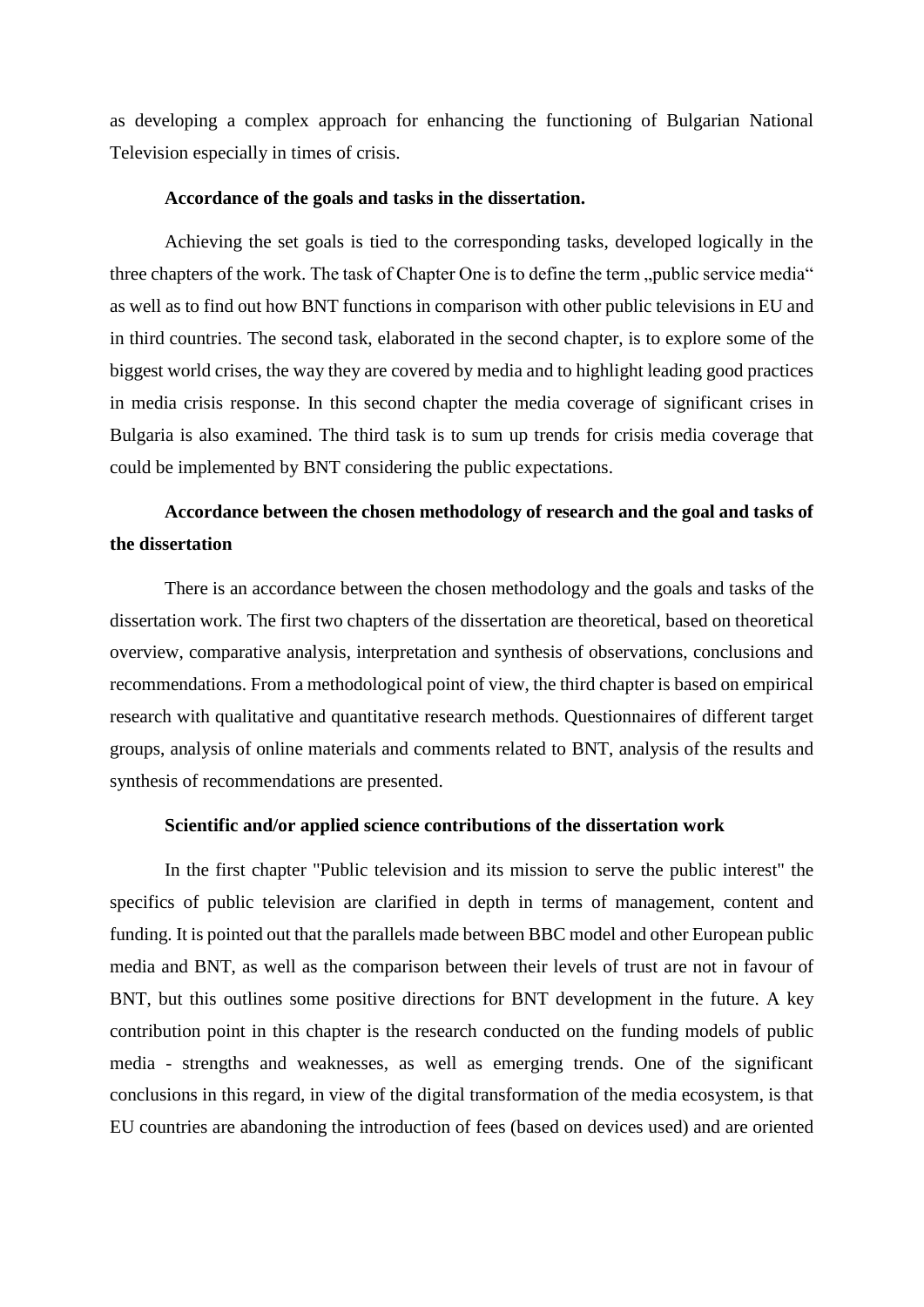towards budget support and assistance. As main problem for BNT has been defined the fact that it is not fully financed by public funds.

In the second chapter, entitled "Crises in modern society and their media coverage", as a merit of the work can be pointed out the terminological clarification of the concept of "crisis", the classification of modern crises, an interesting and contributing moment is the analysis of crisis determinants. The chapter logically continues with crisis management and outlines well the fundamental principles of crisis communications. Different communication approaches in crisis management and the effects they reproduce on societies are examined in depth. A contribution point in the second chapter is the application of the crisis phase's model to a number of international and Bulgarian crisis situations.

Special attention is paid to Covid-19 crisis and the role of BNT in it, outlining specific forms of coverage: reportages /Maria Cherneva's film from the emergency Covid-19 ward/, analytical and commentary broadcast "Referendum", dedicated to the topic and last but not least the contribution of BNT 2 and BNT 4 in students' educational process. The comparison with the experience of BBC outlines possibilities for the development of Bulgarian national television in the future. A significant conclusion in this chapter is the correlation made between the type of journalistic materials dominating during the different stages of the crisis, namely in the initial phase information materials prevail, in the top moments - interviews, expert assessments, information and opinions and in the chronic phase come the analysis and the chronicles.

The third chapter is devoted to empirical research and defining proposals for improving the role of public service television in a crisis situation. It performs the key tasks for the dissertation work, related to specifying the role of public television in a crisis situation. The key objective here is finding out guiding principles for media behaviour in critical moments and also good practices and opportunities for restructuring the program of BNT. The comparison made with BBC and the recommendations made to BNT are undoubtedly a profitable moment.

Scientific and applied contributions of the work are the clearly defined proposals for improving the editorial policy of BNT in crisis situations. Solutions have been proposed for the identified by the empirical research deficits.

The conclusion contains a summary of the most significant results of the study. They are well related to the problems posed in the dissertation. The most important point are the proposals made to improve the role of public television in crisis situations, as well as the need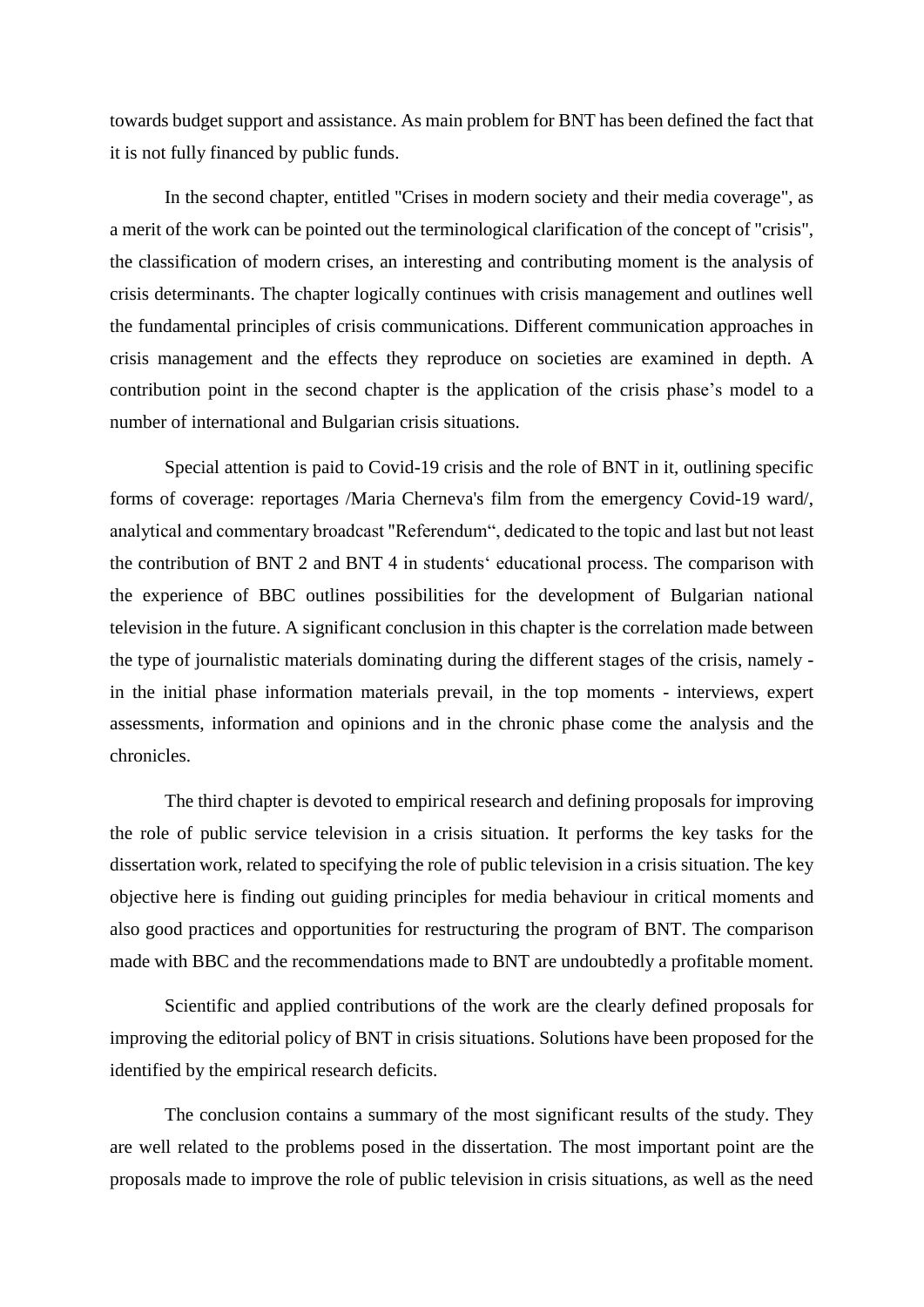to clarify the values related to the public mission of BNT. Next comes the need for a change in BNT funding, in general director's election criteria and in the content of the broadcasted programs. In terms of technological challenges, an integral part of the modern media ecosystem, the research points out the need to create a specialized digital platform for BNT.

## **Evaluation of the publications on the dissertation**

The results of the dissertation research are presented in five scientific publications in authoritative publications, two of which are available online, so the main results of the dissertation work have become property of the Bulgarian scientific communities. These are:

- 3 publications in New Bulgarian University editions one in "Follow" Journal and two in "Media and Communications" Department Annual Edition
- 2 publications one in "Language and Publicity" Journal and one in "Summer School in PR" Edition.

No data has been presented for citation.

The **abstract** of the dissertation as form, volume and content meets the regulatory requirements.

#### **Opinions, recommendations and notes.**

It should be noted that there is a kind of distraction of the attention towards the crises that BNT itself experiences, although in a small part of the dissertation, and this shifts the research focus slightly aside. This can be noticed in survey questions also, where the attention is focused on the financing and management of BNT at some expense of the topic related to the media coverage of society crises. As a recommendation in order to better present the results of the research, the data from the surveys in which the questions coincide could be summarized. Thus, in addition to groups' results, more general picture of the study will be created. These remarks and recommendations can only improve the work and do not harm in any way the positive assessment of the dissertation.

In general, Maria Cholakova has successfully covered the requirements for doctoral student - to show that she is able to conduct a study and that she has the appropriate capacity to perform research tasks. She presents an in-depth dissertation based on solid theoretical and empirical foundations. I would refer the excellent factual and methodological awareness and competence, the demonstrated ability for conceptualization, the ability to structure, systematize and summarize well, as well as the skilful handling of analysis details. Also the clean, analytical